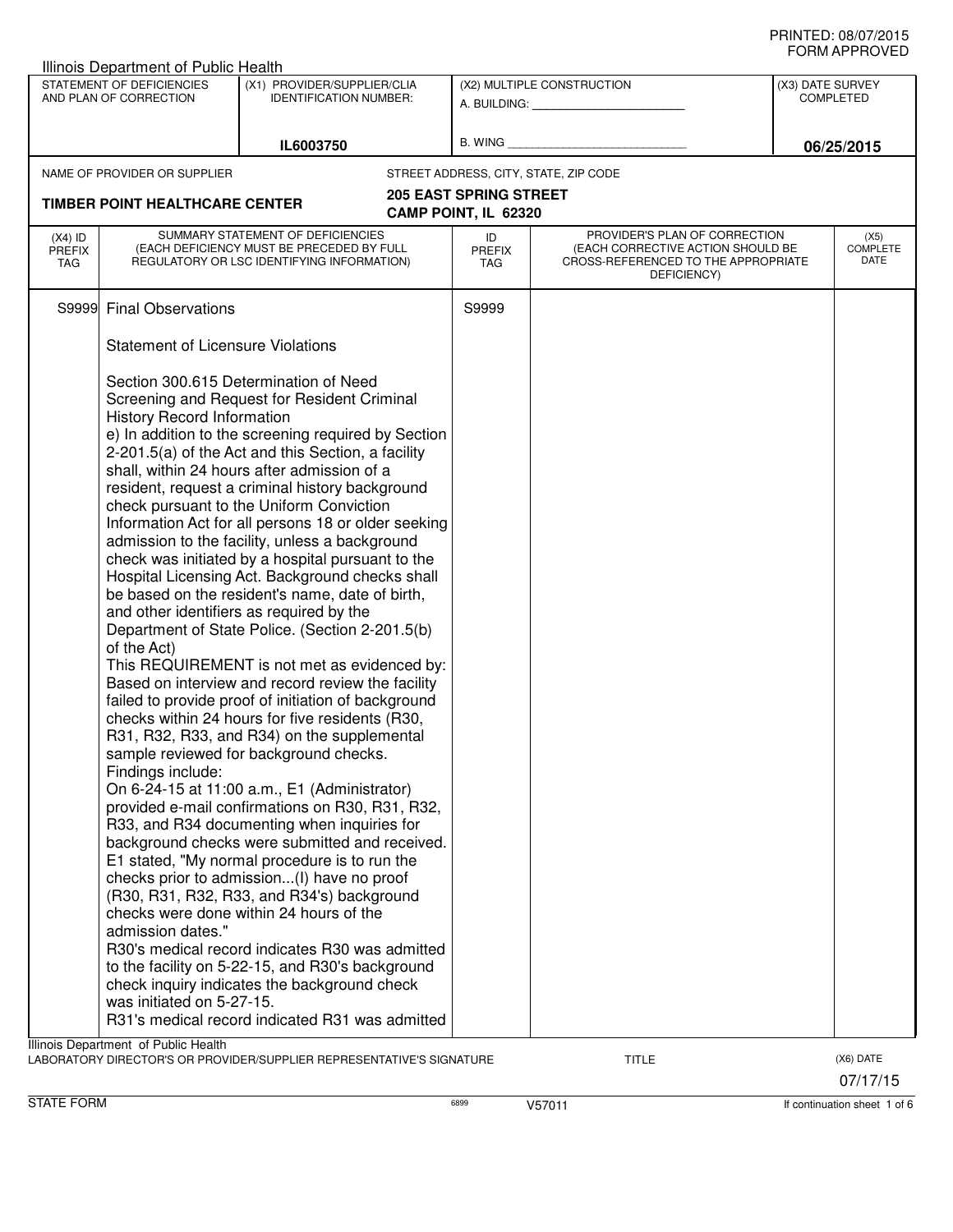|                                                                                                                     | Illinois Department of Public Health                                                                                                               |                                                                                                                                                                                                                                                                                                                                                                                                                                                                                                                                                                                                                                                                                                                                                                                                                                                                                                                                                                                                               |                                                       |                                                                                                                          |  |                                 |
|---------------------------------------------------------------------------------------------------------------------|----------------------------------------------------------------------------------------------------------------------------------------------------|---------------------------------------------------------------------------------------------------------------------------------------------------------------------------------------------------------------------------------------------------------------------------------------------------------------------------------------------------------------------------------------------------------------------------------------------------------------------------------------------------------------------------------------------------------------------------------------------------------------------------------------------------------------------------------------------------------------------------------------------------------------------------------------------------------------------------------------------------------------------------------------------------------------------------------------------------------------------------------------------------------------|-------------------------------------------------------|--------------------------------------------------------------------------------------------------------------------------|--|---------------------------------|
| STATEMENT OF DEFICIENCIES<br>(X1) PROVIDER/SUPPLIER/CLIA<br>AND PLAN OF CORRECTION<br><b>IDENTIFICATION NUMBER:</b> |                                                                                                                                                    | (X2) MULTIPLE CONSTRUCTION<br>A. BUILDING: __________________                                                                                                                                                                                                                                                                                                                                                                                                                                                                                                                                                                                                                                                                                                                                                                                                                                                                                                                                                 |                                                       | (X3) DATE SURVEY<br><b>COMPLETED</b>                                                                                     |  |                                 |
| IL6003750                                                                                                           |                                                                                                                                                    | B. WING                                                                                                                                                                                                                                                                                                                                                                                                                                                                                                                                                                                                                                                                                                                                                                                                                                                                                                                                                                                                       |                                                       | 06/25/2015                                                                                                               |  |                                 |
|                                                                                                                     | NAME OF PROVIDER OR SUPPLIER                                                                                                                       |                                                                                                                                                                                                                                                                                                                                                                                                                                                                                                                                                                                                                                                                                                                                                                                                                                                                                                                                                                                                               |                                                       | STREET ADDRESS, CITY, STATE, ZIP CODE                                                                                    |  |                                 |
|                                                                                                                     | <b>TIMBER POINT HEALTHCARE CENTER</b>                                                                                                              |                                                                                                                                                                                                                                                                                                                                                                                                                                                                                                                                                                                                                                                                                                                                                                                                                                                                                                                                                                                                               | <b>205 EAST SPRING STREET</b><br>CAMP POINT, IL 62320 |                                                                                                                          |  |                                 |
| $(X4)$ ID<br><b>PREFIX</b><br>TAG                                                                                   |                                                                                                                                                    | SUMMARY STATEMENT OF DEFICIENCIES<br>(EACH DEFICIENCY MUST BE PRECEDED BY FULL<br>REGULATORY OR LSC IDENTIFYING INFORMATION)                                                                                                                                                                                                                                                                                                                                                                                                                                                                                                                                                                                                                                                                                                                                                                                                                                                                                  | ID<br><b>PREFIX</b><br>TAG                            | PROVIDER'S PLAN OF CORRECTION<br>(EACH CORRECTIVE ACTION SHOULD BE<br>CROSS-REFERENCED TO THE APPROPRIATE<br>DEFICIENCY) |  | (X5)<br><b>COMPLETE</b><br>DATE |
| S9999                                                                                                               | Continued From page 1                                                                                                                              |                                                                                                                                                                                                                                                                                                                                                                                                                                                                                                                                                                                                                                                                                                                                                                                                                                                                                                                                                                                                               | S9999                                                 |                                                                                                                          |  |                                 |
|                                                                                                                     | $5 - 27 - 15$ .<br>$4 - 13 - 15.$<br>on 5-5-15.<br>initiated on 5-27-15.<br>(B)                                                                    | to the facility on 5-21-15, and R31's background<br>check inquiry indicates it was initiated on<br>R32's medical record indicates R32 was admitted<br>to the facility on 4-11-15, and R32's background<br>check inquiry was documented as initiated on<br>R33's medical record indicates R33 was admitted<br>to the facility on 5-1-15, and R33's background<br>check inquiry documents the check was initiated<br>R34's medical record documents R34 was<br>admitted to the facility on 5-21-15, and R34's<br>background check inquiry was documented as<br>The facility's Identified Offender Facility Policy<br>and Procedure, dated 2011, documents,<br>"Conduct a Criminal History Background Check:<br>Within 24 hours of admission, request a<br>name-based Uniform Conviction Information Act<br>(UCIA) criminal history background check based<br>on name, date of birth and other identifiers<br>required by the Department of State Police for<br>any resident seeking admission to the facility." |                                                       |                                                                                                                          |  |                                 |
|                                                                                                                     | Section 300.625 Identified Offenders<br>the Identified Offender Report and<br>Recommendation is pending.<br>quarterly for identified offenders for | b) The facility shall be responsible for taking all<br>steps necessary to ensure the safety of residents<br>while the results of a name-based background<br>check or a fingerprint-based check are pending;<br>while the results of a request for a waiver of a<br>fingerprint-based check are pending; and/or while<br>n) The facility shall evaluate care plans at least<br>appropriateness and effectiveness of the portions                                                                                                                                                                                                                                                                                                                                                                                                                                                                                                                                                                               |                                                       |                                                                                                                          |  |                                 |
|                                                                                                                     | Illinois Department of Public Health                                                                                                               |                                                                                                                                                                                                                                                                                                                                                                                                                                                                                                                                                                                                                                                                                                                                                                                                                                                                                                                                                                                                               |                                                       |                                                                                                                          |  |                                 |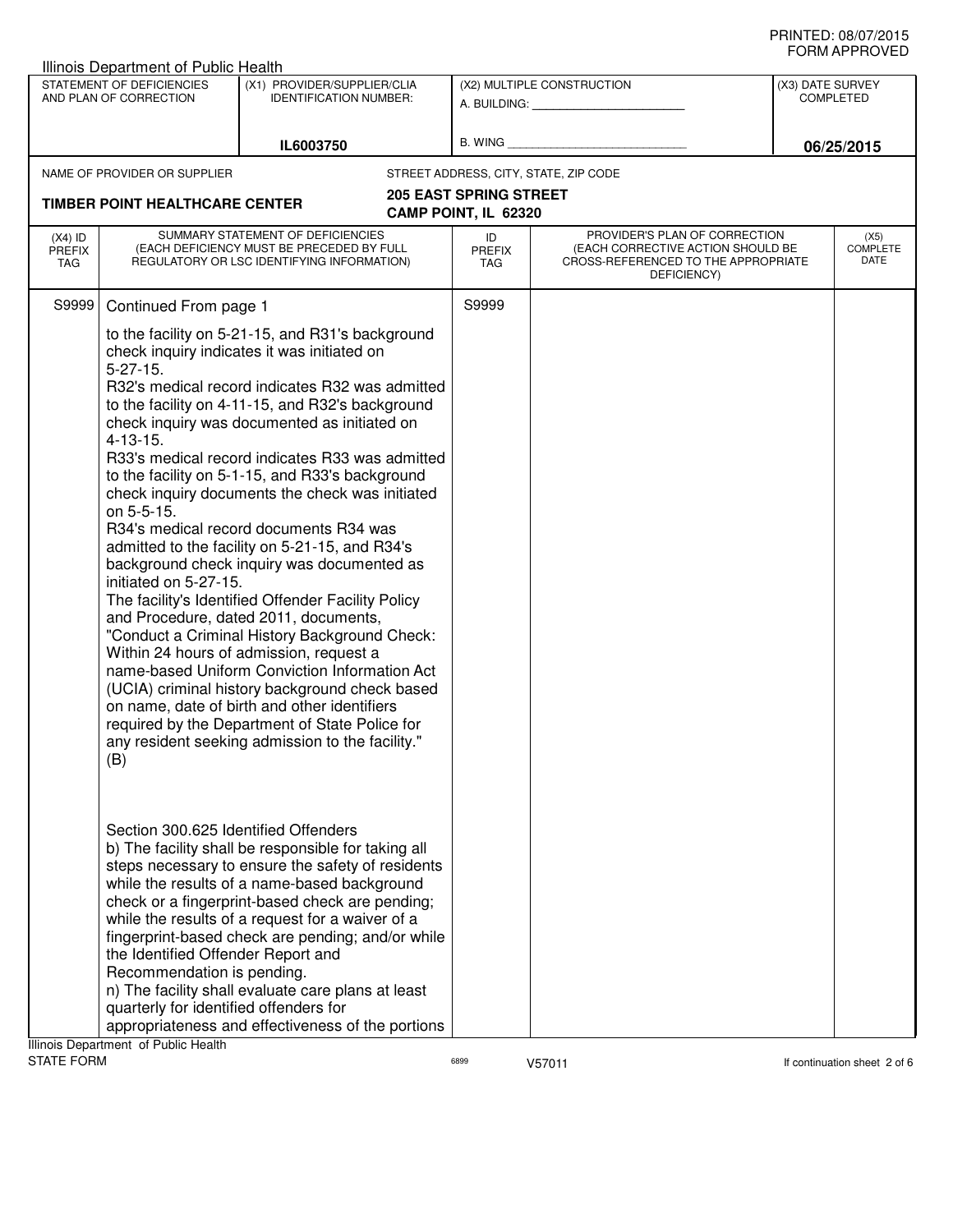|                                          | <b>Illinois Department of Public Health</b>                                                              |                                                                                                                              |                                       |                                                                                                                          |                  |                                 |
|------------------------------------------|----------------------------------------------------------------------------------------------------------|------------------------------------------------------------------------------------------------------------------------------|---------------------------------------|--------------------------------------------------------------------------------------------------------------------------|------------------|---------------------------------|
|                                          | STATEMENT OF DEFICIENCIES<br>AND PLAN OF CORRECTION                                                      | (X1) PROVIDER/SUPPLIER/CLIA<br><b>IDENTIFICATION NUMBER:</b>                                                                 |                                       | (X2) MULTIPLE CONSTRUCTION                                                                                               | (X3) DATE SURVEY | <b>COMPLETED</b>                |
|                                          |                                                                                                          |                                                                                                                              |                                       | A. BUILDING: ____________________                                                                                        |                  |                                 |
|                                          |                                                                                                          |                                                                                                                              | B. WING                               |                                                                                                                          |                  |                                 |
|                                          |                                                                                                          | IL6003750                                                                                                                    |                                       |                                                                                                                          |                  | 06/25/2015                      |
|                                          | NAME OF PROVIDER OR SUPPLIER                                                                             |                                                                                                                              | STREET ADDRESS, CITY, STATE, ZIP CODE |                                                                                                                          |                  |                                 |
|                                          | <b>TIMBER POINT HEALTHCARE CENTER</b>                                                                    |                                                                                                                              | <b>205 EAST SPRING STREET</b>         |                                                                                                                          |                  |                                 |
|                                          |                                                                                                          |                                                                                                                              | CAMP POINT, IL 62320                  |                                                                                                                          |                  |                                 |
| $(X4)$ ID<br><b>PREFIX</b><br><b>TAG</b> |                                                                                                          | SUMMARY STATEMENT OF DEFICIENCIES<br>(EACH DEFICIENCY MUST BE PRECEDED BY FULL<br>REGULATORY OR LSC IDENTIFYING INFORMATION) | ID<br><b>PREFIX</b><br>TAG            | PROVIDER'S PLAN OF CORRECTION<br>(EACH CORRECTIVE ACTION SHOULD BE<br>CROSS-REFERENCED TO THE APPROPRIATE<br>DEFICIENCY) |                  | (X5)<br><b>COMPLETE</b><br>DATE |
| S9999                                    | Continued From page 2                                                                                    |                                                                                                                              | S9999                                 |                                                                                                                          |                  |                                 |
|                                          |                                                                                                          | specific to the identified offense and shall                                                                                 |                                       |                                                                                                                          |                  |                                 |
|                                          |                                                                                                          | document such review. The facility shall modify                                                                              |                                       |                                                                                                                          |                  |                                 |
|                                          |                                                                                                          | the care plan if necessary in response to this                                                                               |                                       |                                                                                                                          |                  |                                 |
|                                          |                                                                                                          | evaluation. The facility remains responsible for                                                                             |                                       |                                                                                                                          |                  |                                 |
|                                          |                                                                                                          | continuously evaluating the identified offender                                                                              |                                       |                                                                                                                          |                  |                                 |
|                                          |                                                                                                          | and for making any changes in the care plan that                                                                             |                                       |                                                                                                                          |                  |                                 |
|                                          |                                                                                                          | are necessary to ensure the safety of residents.                                                                             |                                       |                                                                                                                          |                  |                                 |
|                                          |                                                                                                          | This REQUIREMENT was not met as evidenced                                                                                    |                                       |                                                                                                                          |                  |                                 |
|                                          | by:                                                                                                      |                                                                                                                              |                                       |                                                                                                                          |                  |                                 |
|                                          | Based on interview, record review, and                                                                   |                                                                                                                              |                                       |                                                                                                                          |                  |                                 |
|                                          | observation the facility failed to obtain a (CHAR)<br>Criminal History Analysis Report for an Identified |                                                                                                                              |                                       |                                                                                                                          |                  |                                 |
|                                          |                                                                                                          | Offender and failed to identify inappropriate                                                                                |                                       |                                                                                                                          |                  |                                 |
|                                          |                                                                                                          | behaviors or revise new interventions on the plan                                                                            |                                       |                                                                                                                          |                  |                                 |
|                                          |                                                                                                          | of care of an Identified Offender for one of one                                                                             |                                       |                                                                                                                          |                  |                                 |
|                                          |                                                                                                          | resident (R27) reviewed for Identified Offenders                                                                             |                                       |                                                                                                                          |                  |                                 |
|                                          | in the sample of fifteen.                                                                                |                                                                                                                              |                                       |                                                                                                                          |                  |                                 |
|                                          | Findings include:                                                                                        |                                                                                                                              |                                       |                                                                                                                          |                  |                                 |
|                                          |                                                                                                          | The facility's Identified Offender Policy and                                                                                |                                       |                                                                                                                          |                  |                                 |
|                                          |                                                                                                          | Procedure, dated 2011 documents, "Reporting                                                                                  |                                       |                                                                                                                          |                  |                                 |
|                                          |                                                                                                          | Results if the Resident is an Identified Offender:                                                                           |                                       |                                                                                                                          |                  |                                 |
|                                          |                                                                                                          | Immediately complete and submit the Illinois                                                                                 |                                       |                                                                                                                          |                  |                                 |
|                                          |                                                                                                          | Department of Public Health, Identified Offender                                                                             |                                       |                                                                                                                          |                  |                                 |
|                                          |                                                                                                          | Information Form along with a copy of the UCIA                                                                               |                                       |                                                                                                                          |                  |                                 |
|                                          | (Uniform Conviction Information Act)                                                                     |                                                                                                                              |                                       |                                                                                                                          |                  |                                 |
|                                          |                                                                                                          | responsecheck for confirmation that all the                                                                                  |                                       |                                                                                                                          |                  |                                 |
|                                          |                                                                                                          | information was submitted correctlyafter the<br>confirmation from the Identified Offender                                    |                                       |                                                                                                                          |                  |                                 |
|                                          |                                                                                                          |                                                                                                                              |                                       |                                                                                                                          |                  |                                 |
|                                          |                                                                                                          | Program, the facility will receive a phone call from<br>the Illinois State Police Division of Internal                       |                                       |                                                                                                                          |                  |                                 |
|                                          |                                                                                                          | Investigation within three business days                                                                                     |                                       |                                                                                                                          |                  |                                 |
|                                          |                                                                                                          | scheduling an on-site facility interview with the                                                                            |                                       |                                                                                                                          |                  |                                 |
|                                          | resident and the Administrator."                                                                         |                                                                                                                              |                                       |                                                                                                                          |                  |                                 |
|                                          |                                                                                                          | R27's current electronic record documents that                                                                               |                                       |                                                                                                                          |                  |                                 |
|                                          |                                                                                                          | R27 was admitted to the facility on 11-25-13.                                                                                |                                       |                                                                                                                          |                  |                                 |
|                                          |                                                                                                          | R27's current MDS (Minimum Data Set), dated                                                                                  |                                       |                                                                                                                          |                  |                                 |
|                                          |                                                                                                          | 6-15-15, documents that R27 has a BIMS (Brief                                                                                |                                       |                                                                                                                          |                  |                                 |
|                                          |                                                                                                          | Interview Mental Status) score of five (severe                                                                               |                                       |                                                                                                                          |                  |                                 |
|                                          | cognitive impairment).                                                                                   |                                                                                                                              |                                       |                                                                                                                          |                  |                                 |
|                                          |                                                                                                          | R27's UCIA (Uniform Conviction Information Act),                                                                             |                                       |                                                                                                                          |                  |                                 |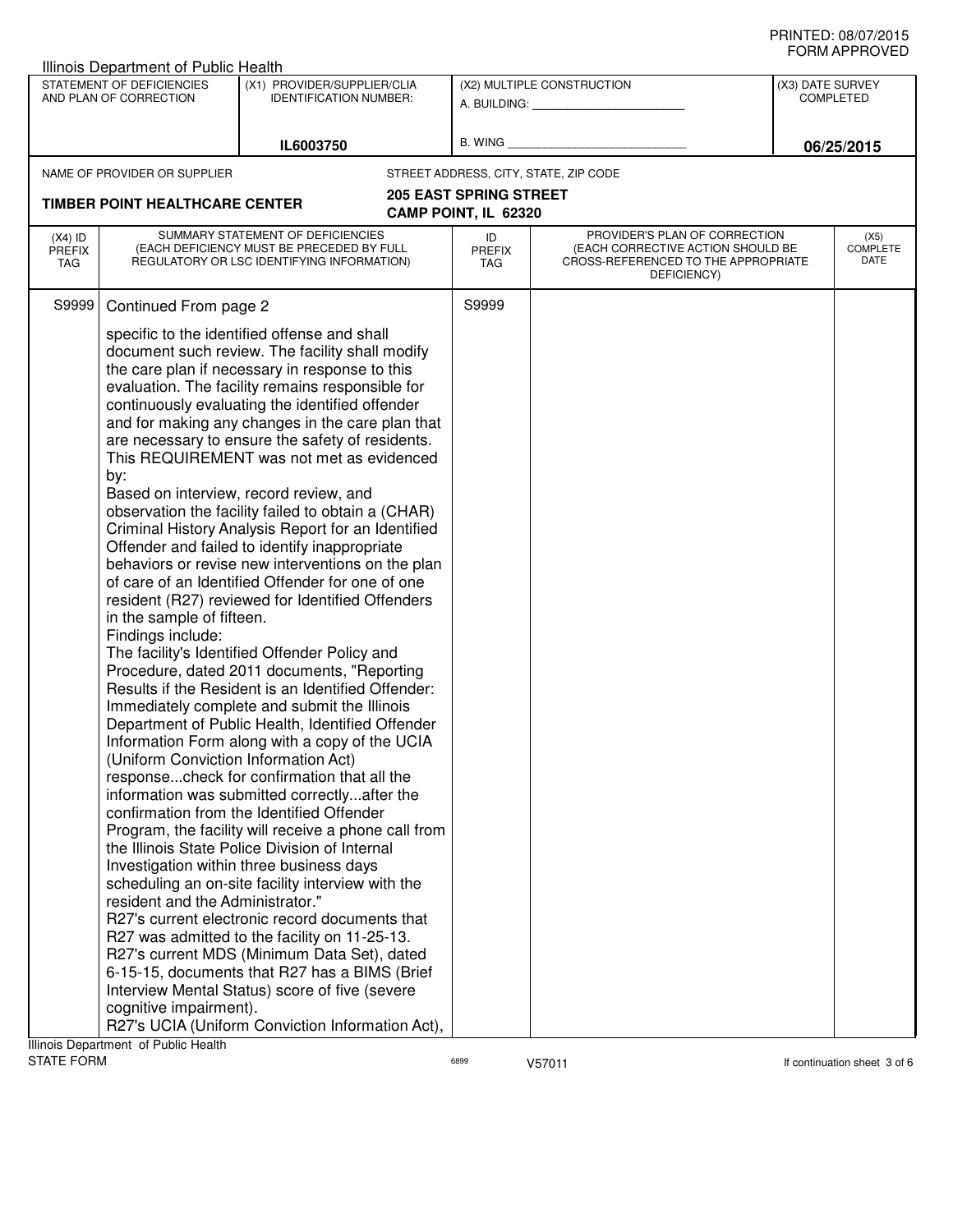| STATEMENT OF DEFICIENCIES<br>(X1) PROVIDER/SUPPLIER/CLIA<br>(X2) MULTIPLE CONSTRUCTION<br>(X3) DATE SURVEY<br>AND PLAN OF CORRECTION<br><b>IDENTIFICATION NUMBER:</b><br><b>COMPLETED</b><br>A. BUILDING: A. BUILDING:<br>B. WING<br>IL6003750<br>06/25/2015<br>STREET ADDRESS, CITY, STATE, ZIP CODE<br>NAME OF PROVIDER OR SUPPLIER<br><b>205 EAST SPRING STREET</b><br><b>TIMBER POINT HEALTHCARE CENTER</b><br>CAMP POINT, IL 62320<br>SUMMARY STATEMENT OF DEFICIENCIES<br>PROVIDER'S PLAN OF CORRECTION<br>$(X4)$ ID<br>ID<br>(X5)<br><b>COMPLETE</b><br>(EACH DEFICIENCY MUST BE PRECEDED BY FULL<br>(EACH CORRECTIVE ACTION SHOULD BE<br><b>PREFIX</b><br><b>PREFIX</b><br>DATE<br>REGULATORY OR LSC IDENTIFYING INFORMATION)<br>CROSS-REFERENCED TO THE APPROPRIATE<br>TAG<br>TAG<br>DEFICIENCY)<br>S9999<br>S9999<br>Continued From page 3<br>no date available, documented that R27 was<br>found guilty of Criminal Sexual Abuse/Force and<br>Battery.<br>On 6-23-15, E1 provided R27's Identified<br>Offender Information which did not include a<br>CHAR report.<br>On 6-23-15 at 9:32 a.m., E1 (Administrator)<br>stated, "(I) do not have a CHAR report for<br>Identified Offender (R27)I sent the information<br>to the State Police but did not receive anything<br>and did not follow up."<br>On 6-24-15 at 9:40 a.m., R27 was propelling<br>R27's wheelchair independently out of R27's<br>room and up the hallway of the facility.<br>R27's Identified Offender care plan, dated<br>6-15-15, documents, "(R27) is an Identified<br>Offender, assessed as low risk by IDPH (Illinois<br>Department of Public Health)" E3 (CPC/Care<br>Plan Coordinator) stated, "I got the information of<br>risk by reading the progress notes of social<br>services. I assumed (R27) was at low risk."<br>A progress note for R27, dated 1-28-15,<br>documents, "(R35) stated that (R27) flirts with<br>(R35)CNA's (Certified Nursing Assistants)<br>reported (R27) occasionally is observed sitting<br>outside of (R35's) room(E2 Director of Nursing)<br>notified immediately." Additional progress note,<br>dated 5-28-15, documents, "(R27) was redirected<br>on the way he spoke to (R36) in the dining room<br>today, (R27) stated to (R36), 'Lets go to (R36's)<br>room and play house.' As (R36) was leaving<br>(R36) stated to the CNA and nurse, 'I hope (R27)<br>doesn't come in to my room because I am afraid<br>(R27) will touch me.' (R27) was redirected about<br>touching other people without their permission<br>and the proper way to speak to another resident."<br>R27's Identified Offender plan of care, dated<br>6-15-15, does not address any inappropriate<br>issues or any new interventions regarding R27's | behavioral incidents.<br>Illinois Department of Public Health | <b>Illinois Department of Public Health</b> |  |  |  |  |  |  |
|-----------------------------------------------------------------------------------------------------------------------------------------------------------------------------------------------------------------------------------------------------------------------------------------------------------------------------------------------------------------------------------------------------------------------------------------------------------------------------------------------------------------------------------------------------------------------------------------------------------------------------------------------------------------------------------------------------------------------------------------------------------------------------------------------------------------------------------------------------------------------------------------------------------------------------------------------------------------------------------------------------------------------------------------------------------------------------------------------------------------------------------------------------------------------------------------------------------------------------------------------------------------------------------------------------------------------------------------------------------------------------------------------------------------------------------------------------------------------------------------------------------------------------------------------------------------------------------------------------------------------------------------------------------------------------------------------------------------------------------------------------------------------------------------------------------------------------------------------------------------------------------------------------------------------------------------------------------------------------------------------------------------------------------------------------------------------------------------------------------------------------------------------------------------------------------------------------------------------------------------------------------------------------------------------------------------------------------------------------------------------------------------------------------------------------------------------------------------------------------------------------------------------------------------------------------------------------------------------------------------------------------------------------------------------------------------------------------------------------------------------|---------------------------------------------------------------|---------------------------------------------|--|--|--|--|--|--|
|                                                                                                                                                                                                                                                                                                                                                                                                                                                                                                                                                                                                                                                                                                                                                                                                                                                                                                                                                                                                                                                                                                                                                                                                                                                                                                                                                                                                                                                                                                                                                                                                                                                                                                                                                                                                                                                                                                                                                                                                                                                                                                                                                                                                                                                                                                                                                                                                                                                                                                                                                                                                                                                                                                                                               |                                                               |                                             |  |  |  |  |  |  |
|                                                                                                                                                                                                                                                                                                                                                                                                                                                                                                                                                                                                                                                                                                                                                                                                                                                                                                                                                                                                                                                                                                                                                                                                                                                                                                                                                                                                                                                                                                                                                                                                                                                                                                                                                                                                                                                                                                                                                                                                                                                                                                                                                                                                                                                                                                                                                                                                                                                                                                                                                                                                                                                                                                                                               |                                                               |                                             |  |  |  |  |  |  |
|                                                                                                                                                                                                                                                                                                                                                                                                                                                                                                                                                                                                                                                                                                                                                                                                                                                                                                                                                                                                                                                                                                                                                                                                                                                                                                                                                                                                                                                                                                                                                                                                                                                                                                                                                                                                                                                                                                                                                                                                                                                                                                                                                                                                                                                                                                                                                                                                                                                                                                                                                                                                                                                                                                                                               |                                                               |                                             |  |  |  |  |  |  |
|                                                                                                                                                                                                                                                                                                                                                                                                                                                                                                                                                                                                                                                                                                                                                                                                                                                                                                                                                                                                                                                                                                                                                                                                                                                                                                                                                                                                                                                                                                                                                                                                                                                                                                                                                                                                                                                                                                                                                                                                                                                                                                                                                                                                                                                                                                                                                                                                                                                                                                                                                                                                                                                                                                                                               |                                                               |                                             |  |  |  |  |  |  |
|                                                                                                                                                                                                                                                                                                                                                                                                                                                                                                                                                                                                                                                                                                                                                                                                                                                                                                                                                                                                                                                                                                                                                                                                                                                                                                                                                                                                                                                                                                                                                                                                                                                                                                                                                                                                                                                                                                                                                                                                                                                                                                                                                                                                                                                                                                                                                                                                                                                                                                                                                                                                                                                                                                                                               |                                                               |                                             |  |  |  |  |  |  |
|                                                                                                                                                                                                                                                                                                                                                                                                                                                                                                                                                                                                                                                                                                                                                                                                                                                                                                                                                                                                                                                                                                                                                                                                                                                                                                                                                                                                                                                                                                                                                                                                                                                                                                                                                                                                                                                                                                                                                                                                                                                                                                                                                                                                                                                                                                                                                                                                                                                                                                                                                                                                                                                                                                                                               |                                                               |                                             |  |  |  |  |  |  |
|                                                                                                                                                                                                                                                                                                                                                                                                                                                                                                                                                                                                                                                                                                                                                                                                                                                                                                                                                                                                                                                                                                                                                                                                                                                                                                                                                                                                                                                                                                                                                                                                                                                                                                                                                                                                                                                                                                                                                                                                                                                                                                                                                                                                                                                                                                                                                                                                                                                                                                                                                                                                                                                                                                                                               |                                                               |                                             |  |  |  |  |  |  |
|                                                                                                                                                                                                                                                                                                                                                                                                                                                                                                                                                                                                                                                                                                                                                                                                                                                                                                                                                                                                                                                                                                                                                                                                                                                                                                                                                                                                                                                                                                                                                                                                                                                                                                                                                                                                                                                                                                                                                                                                                                                                                                                                                                                                                                                                                                                                                                                                                                                                                                                                                                                                                                                                                                                                               |                                                               |                                             |  |  |  |  |  |  |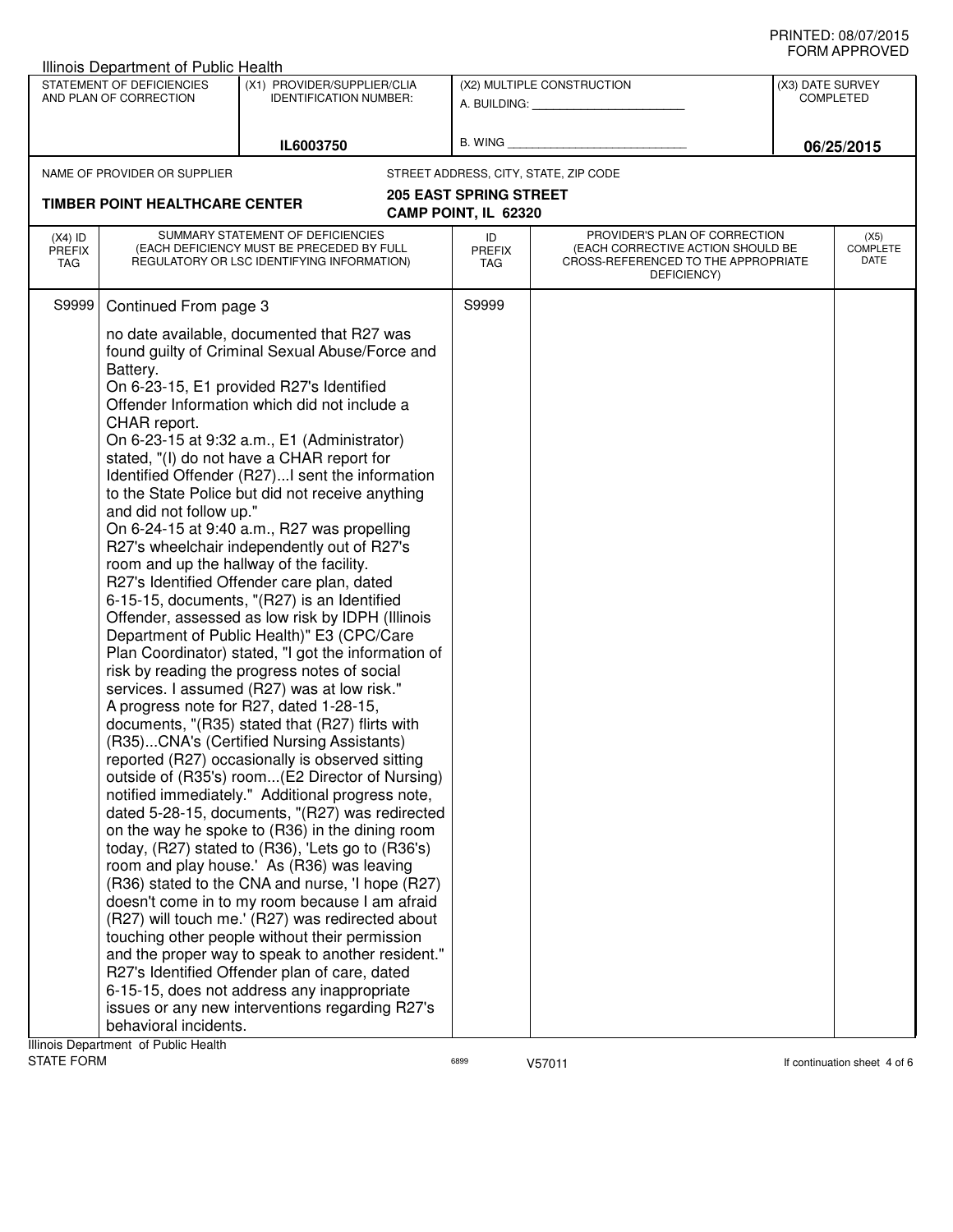| <b>Illinois Department of Public Health</b>                                                                         |                                                                                                                                                                                                                                                                                                                                                                                                                                                                                                                                                                                                                                                                                                                                                                                                                                                                                                                                                                                                                                                                                                                                                                                                                                                                                                                                                                                                                                                                            |                                                                                                                                                                                                                                          |                                                         |                                                                                                                          |            |                                 |
|---------------------------------------------------------------------------------------------------------------------|----------------------------------------------------------------------------------------------------------------------------------------------------------------------------------------------------------------------------------------------------------------------------------------------------------------------------------------------------------------------------------------------------------------------------------------------------------------------------------------------------------------------------------------------------------------------------------------------------------------------------------------------------------------------------------------------------------------------------------------------------------------------------------------------------------------------------------------------------------------------------------------------------------------------------------------------------------------------------------------------------------------------------------------------------------------------------------------------------------------------------------------------------------------------------------------------------------------------------------------------------------------------------------------------------------------------------------------------------------------------------------------------------------------------------------------------------------------------------|------------------------------------------------------------------------------------------------------------------------------------------------------------------------------------------------------------------------------------------|---------------------------------------------------------|--------------------------------------------------------------------------------------------------------------------------|------------|---------------------------------|
| STATEMENT OF DEFICIENCIES<br>(X1) PROVIDER/SUPPLIER/CLIA<br>AND PLAN OF CORRECTION<br><b>IDENTIFICATION NUMBER:</b> |                                                                                                                                                                                                                                                                                                                                                                                                                                                                                                                                                                                                                                                                                                                                                                                                                                                                                                                                                                                                                                                                                                                                                                                                                                                                                                                                                                                                                                                                            |                                                                                                                                                                                                                                          | (X2) MULTIPLE CONSTRUCTION<br>A. BUILDING: A. BUILDING: | (X3) DATE SURVEY<br><b>COMPLETED</b>                                                                                     |            |                                 |
| IL6003750                                                                                                           |                                                                                                                                                                                                                                                                                                                                                                                                                                                                                                                                                                                                                                                                                                                                                                                                                                                                                                                                                                                                                                                                                                                                                                                                                                                                                                                                                                                                                                                                            | B. WING                                                                                                                                                                                                                                  |                                                         |                                                                                                                          | 06/25/2015 |                                 |
|                                                                                                                     | NAME OF PROVIDER OR SUPPLIER                                                                                                                                                                                                                                                                                                                                                                                                                                                                                                                                                                                                                                                                                                                                                                                                                                                                                                                                                                                                                                                                                                                                                                                                                                                                                                                                                                                                                                               |                                                                                                                                                                                                                                          |                                                         | STREET ADDRESS, CITY, STATE, ZIP CODE                                                                                    |            |                                 |
|                                                                                                                     | <b>TIMBER POINT HEALTHCARE CENTER</b>                                                                                                                                                                                                                                                                                                                                                                                                                                                                                                                                                                                                                                                                                                                                                                                                                                                                                                                                                                                                                                                                                                                                                                                                                                                                                                                                                                                                                                      |                                                                                                                                                                                                                                          | <b>205 EAST SPRING STREET</b><br>CAMP POINT, IL 62320   |                                                                                                                          |            |                                 |
| $(X4)$ ID<br><b>PREFIX</b><br>TAG                                                                                   |                                                                                                                                                                                                                                                                                                                                                                                                                                                                                                                                                                                                                                                                                                                                                                                                                                                                                                                                                                                                                                                                                                                                                                                                                                                                                                                                                                                                                                                                            | SUMMARY STATEMENT OF DEFICIENCIES<br>(EACH DEFICIENCY MUST BE PRECEDED BY FULL<br>REGULATORY OR LSC IDENTIFYING INFORMATION)                                                                                                             | ID<br><b>PREFIX</b><br>TAG                              | PROVIDER'S PLAN OF CORRECTION<br>(EACH CORRECTIVE ACTION SHOULD BE<br>CROSS-REFERENCED TO THE APPROPRIATE<br>DEFICIENCY) |            | (X5)<br><b>COMPLETE</b><br>DATE |
| S9999                                                                                                               | Continued From page 4                                                                                                                                                                                                                                                                                                                                                                                                                                                                                                                                                                                                                                                                                                                                                                                                                                                                                                                                                                                                                                                                                                                                                                                                                                                                                                                                                                                                                                                      |                                                                                                                                                                                                                                          | S9999                                                   |                                                                                                                          |            |                                 |
|                                                                                                                     | behaviors."<br>(B)                                                                                                                                                                                                                                                                                                                                                                                                                                                                                                                                                                                                                                                                                                                                                                                                                                                                                                                                                                                                                                                                                                                                                                                                                                                                                                                                                                                                                                                         | On 6-25-15 at 10:10 a.m., E2 (DON/Director of<br>Nursing) stated, "(R27) has made sexually<br>inappropriate comments that staff has to redirect<br>(R27)new interventions should be put in to<br>place on the care plan to prevent these |                                                         |                                                                                                                          |            |                                 |
|                                                                                                                     | Section 300.690 Incidents and Accidents<br>b) The facility shall notify the Department of any<br>serious incident or accident. For purposes of this<br>Section, "serious" means any incident or accident<br>that causes physical harm or injury to a resident.<br>c) The facility shall, by fax or phone, notify the<br>Regional Office within 24 hours after each<br>reportable incident or accident. If a reportable<br>incident or accident results in the death of a<br>resident, the facility shall, after contacting local<br>law enforcement pursuant to Section 300.695,<br>notify the Regional Office by phone only. For the<br>purposes of this Section, "notify the Regional<br>Office by phone only" means talk with a<br>Department representative who confirms over the<br>phone that the requirement to notify the Regional<br>Office by phone has been met. If the facility is<br>unable to contact the Regional Office, it shall<br>notify the Department's toll-free complaint registry<br>hotline. The facility shall send a narrative<br>summary of each reportable accident or incident<br>to the Department within seven days after the<br>occurrence.<br>This REQUIREMENT was not met as evidenced<br>by:<br>Based on record review and interview, the facility<br>failed to report a fall with a fracture to the State<br>Agency for one of four residents (R5) reviewed<br>for falls in the sample of 15.<br>Illinois Department of Public Health |                                                                                                                                                                                                                                          |                                                         |                                                                                                                          |            |                                 |